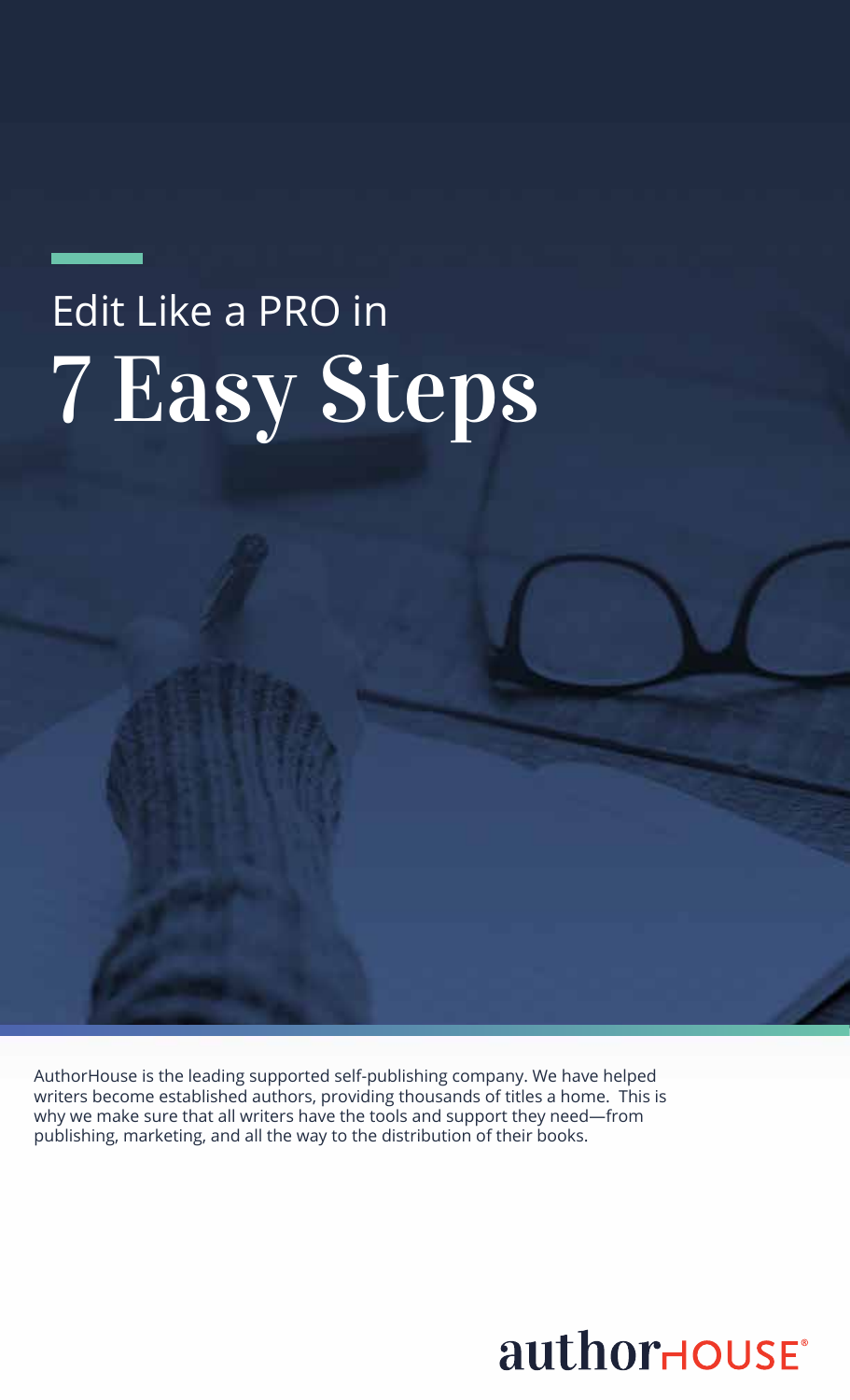# What's inside this editing guide?



| The Editor's Mind-Set <b>Wind-Set</b> 1 |  |  |  |  |
|-----------------------------------------|--|--|--|--|
|                                         |  |  |  |  |
|                                         |  |  |  |  |



| Editing Method and Technique Marrow Communication |  |
|---------------------------------------------------|--|
|---------------------------------------------------|--|



**3** The Point of Proofreading ........



**4** Dynamic Dialogue ......

**5**

**6**

**7**



Other People's Opinions



Formatting Makes It Formal



Ask Us How We Can Help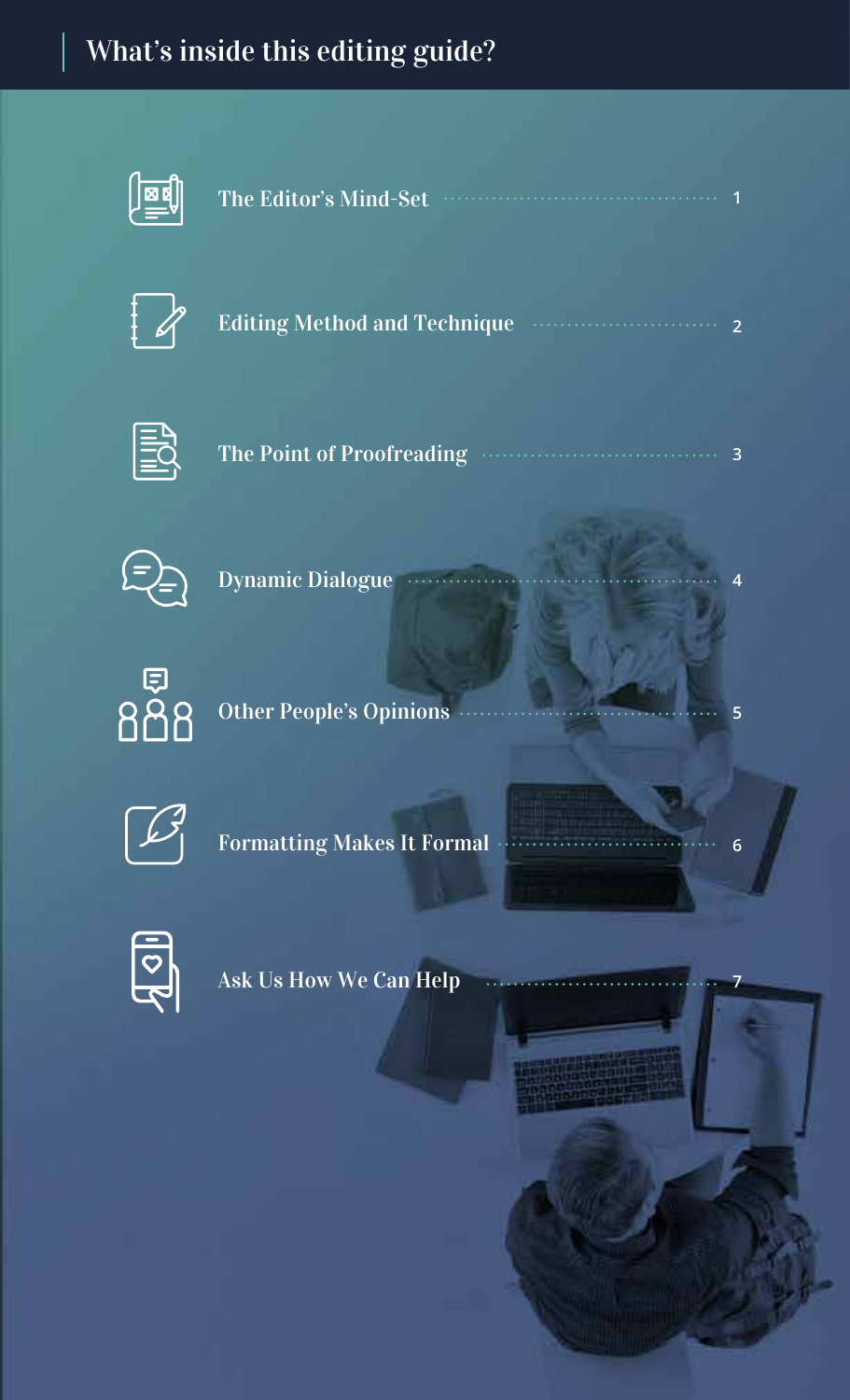### Edit Like a PRO in 7 Easy Steps **Edit Like a Pro in 7 Easy Steps.** Edit Like a PRO in 7 Easy Steps

Editing your work should always begin with you, the writer. While this may seem like a daunting task, there are ways to make it easier and more manageable. We've outlined seven easy steps that you can follow to ensure that your work is as error-free as possible.

But remember: You might not be able to catch every single mistake in your work, and that's fine too. At the very least, these seven steps will help ensure that the changes required for your book will just be minimal if you decide to hand your book over to us for professional editing.

Now here's a quick tip for you before we get started:

### Creativity First, Editing Later

Try and finish your book first before you even try to edit it. We find that most AuthorHouse-published authors find it more effective to let their creativity flow and complete their story before anything else.

You shouldn't let the idea of editing prevent you from completing your manuscript because you keep trying to perfect one chapter before moving on to the next.

With that said, let's get right to it.



### Step 1: The Editor's Mind-Set

Here's what you need to do first: you need to step out of your writer's shoes and start to approach your work with the analytical eye of an editor.

But we know making that transition is easier said than done. Here are a few tips we've found useful:

### **Take a Break**

You've just finished writing your draft—give yourself a break and take some time off. Rest easy in the knowledge that you are one giant step closer to achieving your publishing dreams.

How long should this celebratory break last? That's up to you, really. Taking some time away from your work is good for you—so don't be in a rush to go back to it. This will allow you to return to your work with fresh eyes. You want to forget enough of what you've written so you can read the words on the page without being influenced by the message you intended to convey through them.

Most editors suggest at least a couple of weeks' break, but the general rule is, the longer you've worked on the manuscript, the longer your break should be.

### **Be Your Own Toughest Critic**

Your editing has two main goals. First is to correct errors, and second is to create a shorter, more concise manuscript. Check that every statement, point, question, phrase, and word adds value. And if it doesn't, cut it.

### **Know Yourself as a Writer**

By now you should be familiar with your own nuances and writing quirks. Perhaps you repeat the same word or tend to use clichés a lot? Make sure to watch out for those.

### **Proper Preparation Prevents Poor Performance**

Here are a few things to consider:

- Just as you set a daily writing time, you should also have a fixed editing schedule. Find the time of day when you can best focus.
- Proofreading can become very monotonous as it entails intensive periods of focus and concentration. Listen to music, play with stress balls—anything to relieve your mind without distorting your focus.
- Avoid fluorescent lighting. It has a slower flicker rate than standard lighting, making it more difficult for your eyes to pick up inconsistencies.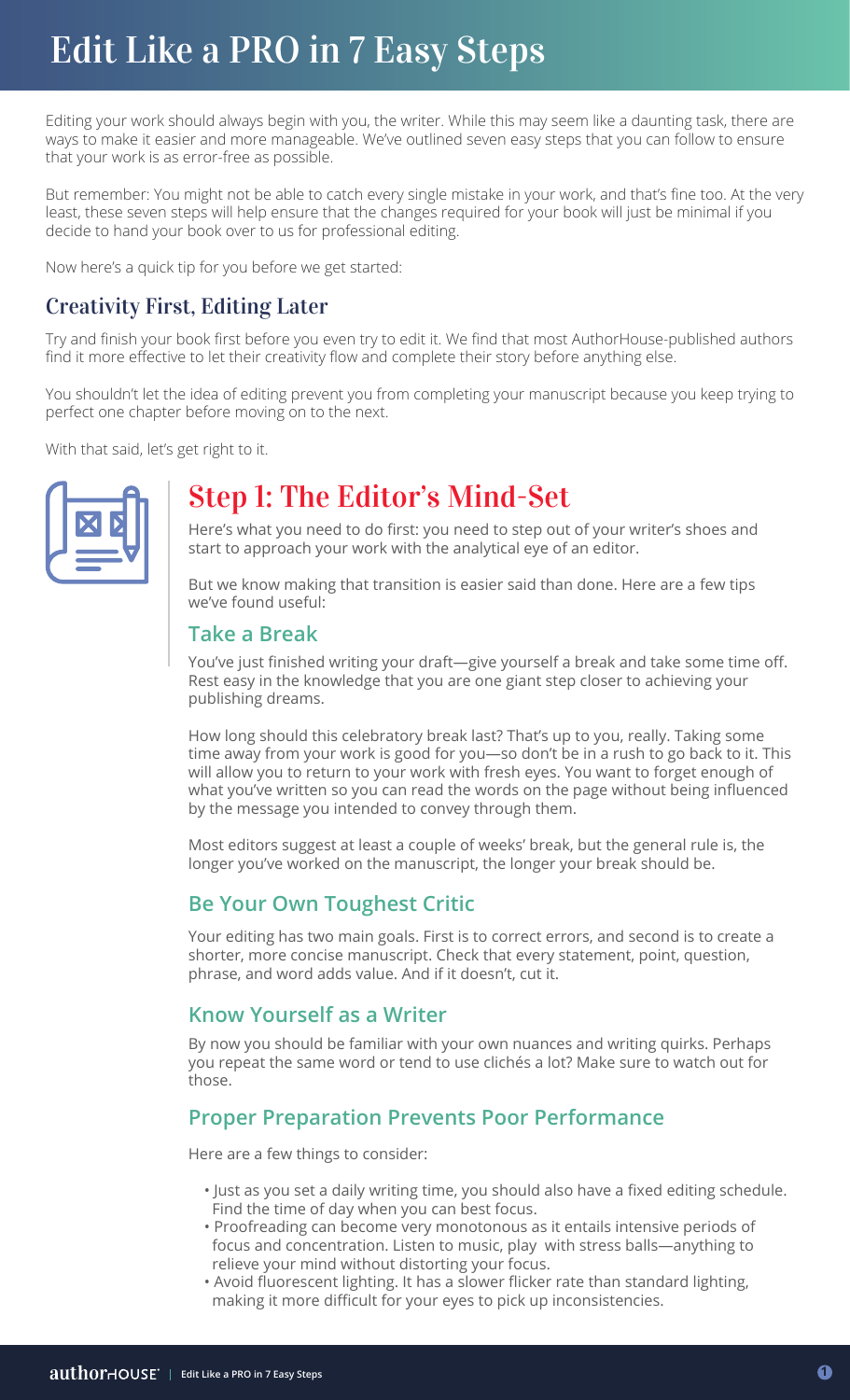

## Step 2: Editing Method and Technique

### **Method**

As you might imagine, an effective edit requires a structured, methodical approach. There are three main areas on which you should focus on:

**1. STRUCTURE.** You can start small—transferring a sentence or perhaps a paragraph you think would be more effective in a different place within your story. This might seem daunting at first, but do not be afraid to reconstruct your manuscript if needed.

#### *If you're a fiction writer*

Think about it: can your story be improved by adding an adventure, subtracting a subplot, or altering the sequence of plot elements? Who knows, your story might become more compelling by simply changing the order in which events occur.

#### *If you're a nonfiction writer*

Maybe your readers could benefit from more detailed instructions in a manual or you could add one more reference to establish authenticity. Rereading your work might also help you realize that, at one point during your narrative, you have digressed too far from your subject.

A very good example highlighting this would be somebody writing his or her memoir. Writing a chronological list of events is not a memoir. Don't start at the beginning; instead, choose a theme and link the events of your life to that theme. This will make for a much more compelling read.

**2. CONTENT.** In the end, you want your message conveyed clearly in your story. To ensure this, make sure that the words you chose and the writing style you used makes sense.

**3. PROOFREADING.** Check your spelling, punctuation, and grammar. Read *Step 3: The Point of Proofreading* of this editing guide for specific examples.

### **Technique**

You will end up proofreading your story numerous times. Even professional editors make up to ten passes over a single manuscript to ensure they have sifted through every aspect. The key is to read it with a different focus every time. Here are a few of the techniques you can employ with each readthrough:

#### **• First Reading**

 This one is a freebie. Your computer's spelling and grammar checks do all the work for you.

#### **• Second Reading**

 Correct and record your most common errors for future reference.

**• Third Reading**

 Read your entire manuscript through the eyes of one of your readers. Don't make a single change, but make brief notes about major structural flaws or other obvious errors that require attention.

#### **• Fourth Reading**

 Read every word slowly and silently and then again out loud. Point to each word with your finger as you read. Use a piece of paper to block the words you have not read so your eyes cannot run

 ahead and be distracted. Reading your story aloud will help you find any tricky sentence structures or unclear thought processes.

#### **• Fifth Reading**

 This is a dialogue-specific edit. See *Step 4: Dynamic Dialogue* for a complete explanation.

#### **• Sixth Reading**

 Read your manuscript backward to focus on the spelling of words and upside down to focus on typology.

#### **• Seventh Reading**

 Mix up the order of your chapters and edit a randomly selected chapter at a time. They will become independent of one another, allowing you to edit more subjectively.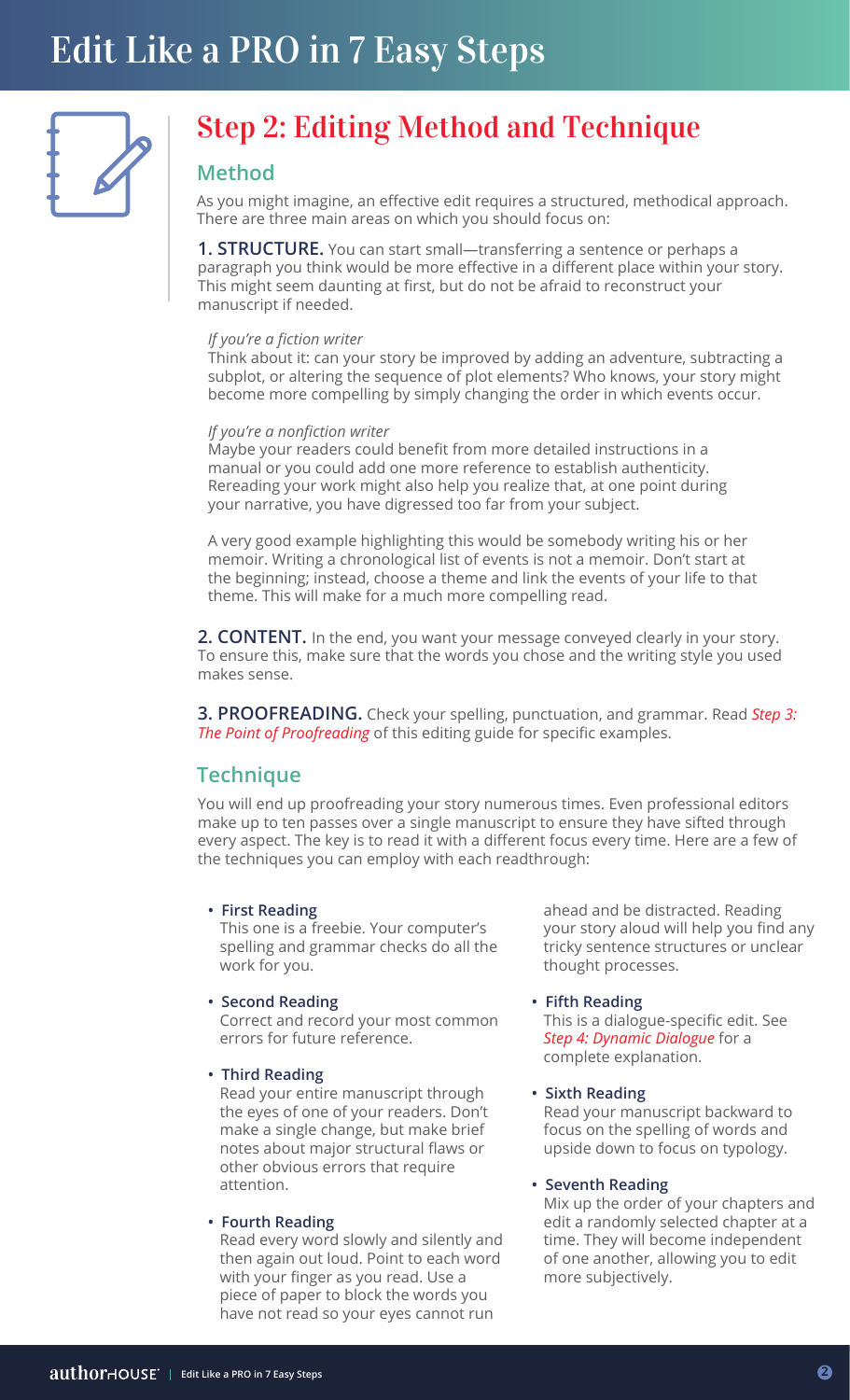# Step 3: The Point of Proofreading

Proofreading entails sifting through your manuscript with a fine-tooth comb, searching for errors. As we identified in *Step 2: Editing Method and Technique*, your story will need several flybys, each with a separate focus. Here in Step 3, we identify exactly what you should be looking for.

Remember that you, the author, knows best. It's not enough to simply run your manuscript through the spell checker and expect it to spit a ready-to-publish manuscript out the other end. Engage your gray matter because your computer will never appreciate the nuances of your story.

Here's what you might want to look for:

### **Your Written VOICE**

You can start small—transferring a sentence or perhaps a paragraph you think would be more effective in a different place within your story. This might seem daunting at first, but do not be afraid to reconstruct your manuscript if needed.

Look out for:

#### **Your Tone • •**

What sort of personality should your writing have? Is it conversational but authoritative if you are writing a how-to guide? Are you in character but still understandable to your contemporary audience if you are writing a historical romance novel? Knowing yourself as a writer will help you as you can eliminate repetition or outdated cliches.

#### **The Passive Voice •**

Stories written in an active voice are more thrilling than a story being written in a passive voice. Here's the key:

*Active Voice:* the subject is doing the action.

*Passive Voice:* the target of the action gets promoted to the subject position.

For example: *Katie is divorcing Tom or Tom is being divorced by Katie.*

#### **The Rhythm •**

Read your book aloud. Your words should flow smoothly as you read them.

#### **Tense Consistency •**

Choose a tense and stick to it. Write either in the past or present. Intentionally switching tenses for something like a flashback can be effective. Randomly chopping and changing between tenses will disrupt your voice, rhythm, and every other aspect of your writing that contributes to your skill as a storyteller.

Pay attention to particularly confusing dialogue. Refer to *Step 4: Dynamic Dialogue* of this editing guide for more details.

#### **The Impact of Emphasis**

"Scare quotes" frighten nobody. Italics can quickly become an eyesore and even lose its impact. And too many exclamation points can draw attention away from the actual message.

#### **• Keywords**

Does your hero's name really suit him and his persona? Does your antagonist sound villainous enough? Do place names evoke the expected imagery? Do titles and subheads help your story line move forward?

#### **• Big Words**

Write to express, not to impress. Keep away from any kind of jargon as they might end up intimidating your readers. And while you're at it, make sure that you know the precise meaning of the words you use. Deliver your message in a clear and simple manner.

#### **• Paragraph Breaks**

Here's the bottom line: you need paragraphs. They don't just break up dialogue, they break up individual topics too. This is something you will definitely learn to appreciate as you start to edit your own work.

#### **• Subject - Verb Agreement**

Subjects and verbs have a number: singular or plural. When they don't agree, the sentence doesn't work. For example: Johnny and Vanessa are married, not Johnny and Vanessa is married.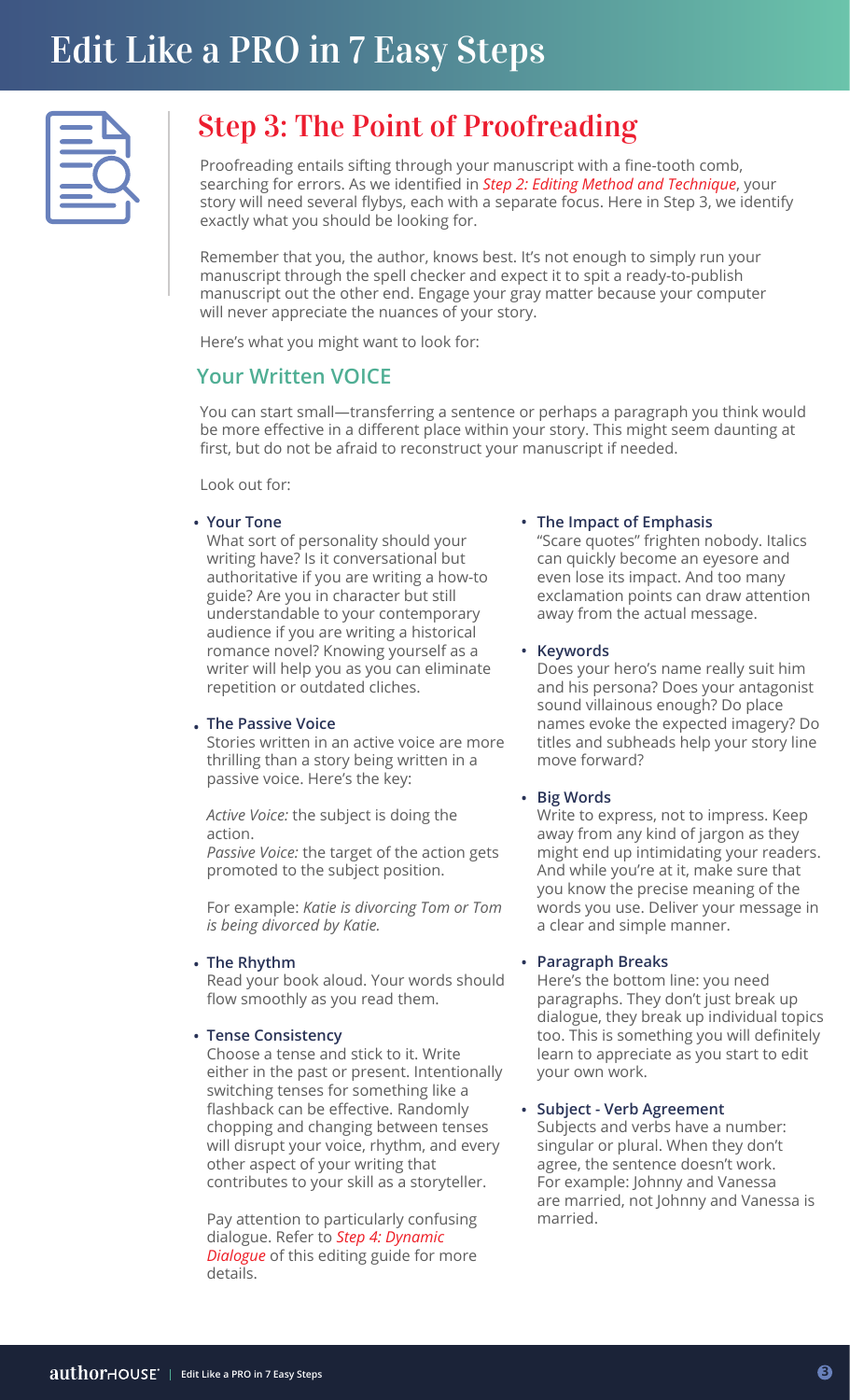**• Clichés •**

Okay, there may be the odd occasion where a cliché might be perfect for describing a situation in your story, but writing is a creative process. As such, do try to relate your story in your own words.

#### **Adjectives and Adverbs**

Look for alternative ways to enhance your language and avoid unnecessary padding.

For example: Instead of saying "he ran quickly," eliminate the word quickly as running already infers rapidity of movement.



### **Common Writing Mistakes**

Whether you're a novice novelist or an experienced literati, make sure to watch out for these:

#### **Homonyms** •

Select the appropriate word for each occasion. Prime examples are heterographs, such as to/too/two and there/their/they're.

Can you make sense of these examples?

Example 1: The to sailors went too the tavern for some grub and get drunk two. Example 2: Look at those two sailors, their going to there favorite tavern to get drunk they're.

#### **Possessives** •

The misuse of possessives is another common mistake. Think of the apostrophe as your friend. Here are a few of the common mistakes considered to be the most cardinal of literary sins.

#### **Your vs. You're**

Your: possessive, singular or plural *Bob, don't forget your keys. Gentlemen, please order your last drinks now.*

You're: contraction for "you are," singular or plural *You're the most beautiful woman I have ever seen. You're the best actors ever to have graced the stage.*

#### **Their vs. There vs. They're**

Their: possessive, plural, third person *Shirley and Tim were so happy that their daughter was finally married.*

There: indicates location or place *Hawaii is beautiful in the pictures, but I have never been there. There is a great program on TV.*

They're: a contraction meaning "they are" *Both teams have played so well this season that they're both deserving of being in the final.*

#### **Putting it all together:**

*They're planning to check into their hotel as soon as they get there.*

#### **It's vs. Its**

Its: Don't let the absence of an apostrophe fool you; its is the possessive form of the genderless pronoun *The tree shed all of its leaves the other day.*

It's: a contraction for "it is" *Please call me when it's time to eat.*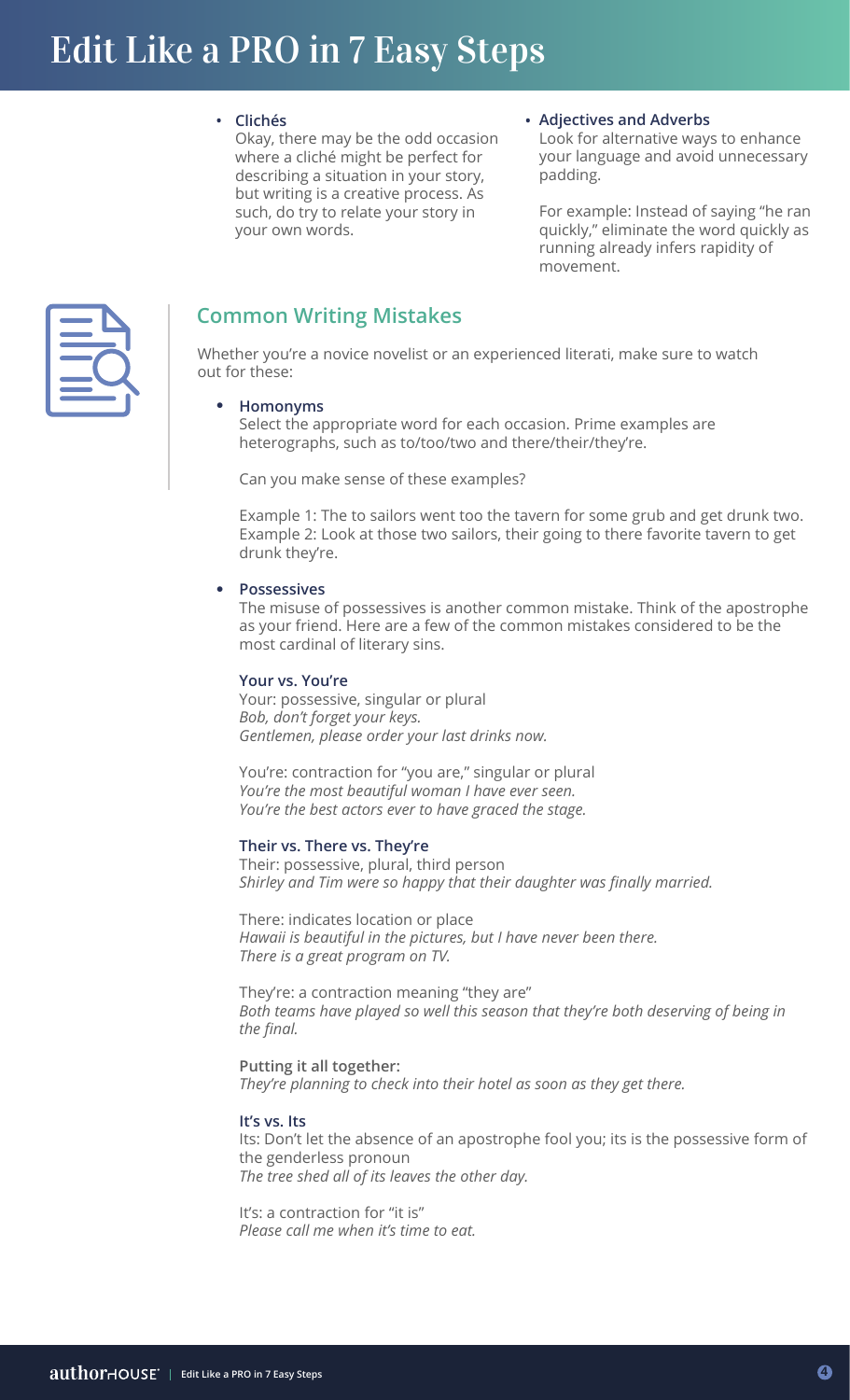

### Step 4: Dynamic Dialogue

Some of the most common editing questions we hear at AuthorHouse are about dialogue. Well, the golden rule is to show rather than tell. In order to improve our dialogue, it's essential we keep its functions in mind when we read through and edit our manuscript.

### **The Six Functions of Dialogue**

The dialogue in your story should:

- 1. Reveal character (in what is and isn't said)
- 2. Provide pertinent information
- 3. Drive the plot by building tension and drama
- 4. Reveal the chemistry and relationships between characters
- 5. Provide an emotional outlet for the story's characters
- 6. Create white space on the page to avoid blocking and break the story up for the reader

We suggested you conduct a dialogue-specific edit as your fifth read-through. Here are your five focal areas to concentrate on:

**1. APPROPRIATE VOCABULARY.** There are two groups of people to consider when selecting the style of language your characters will use. The first is your readers, and the second is the characters themselves. Asking yourself these questions about each group will make sure you are vocab-appropriate.

#### **How old are they?** •

Characters: A teenager will speak differently from a senior citizen.

 Readers: Think about movie ratings in terms of explicit language. Also, gear the level of sophistication of your vocabulary to your audience in terms of using long words and technical jargon.

#### **What is their gender?** •

Characters: Male and female characters will use different vocabularies.

 Readers: Male and female readers will respond differently to the vocabulary you have decided to use.

#### **What is their social background?** •

 Characters: Are your characters poor or are they more well-off than others?

 Readers: Different socioeconomic classes will view different subject matters from their own points of view. Think about how they would be affected personally and what their reaction might be if what was happening in your story were really true.

#### **What level of education have they attained?** •

 Characters: How varied or limited will their vocabulary be? Will they use technical jargon and speak knowledgeably about a wide variety of topics?

 Readers: How much of your technical jargon will they likely be able to comprehend, and how many topics will they be familiar with?

#### **Where do they live, and where are they from?** •

 Characters: Do their geographical location and background dictate that they use particular slang or catchphrases?

 Readers: Will your readers understand the slang and catchphrases your characters use? (We will talk about dialect and slang later in this step.)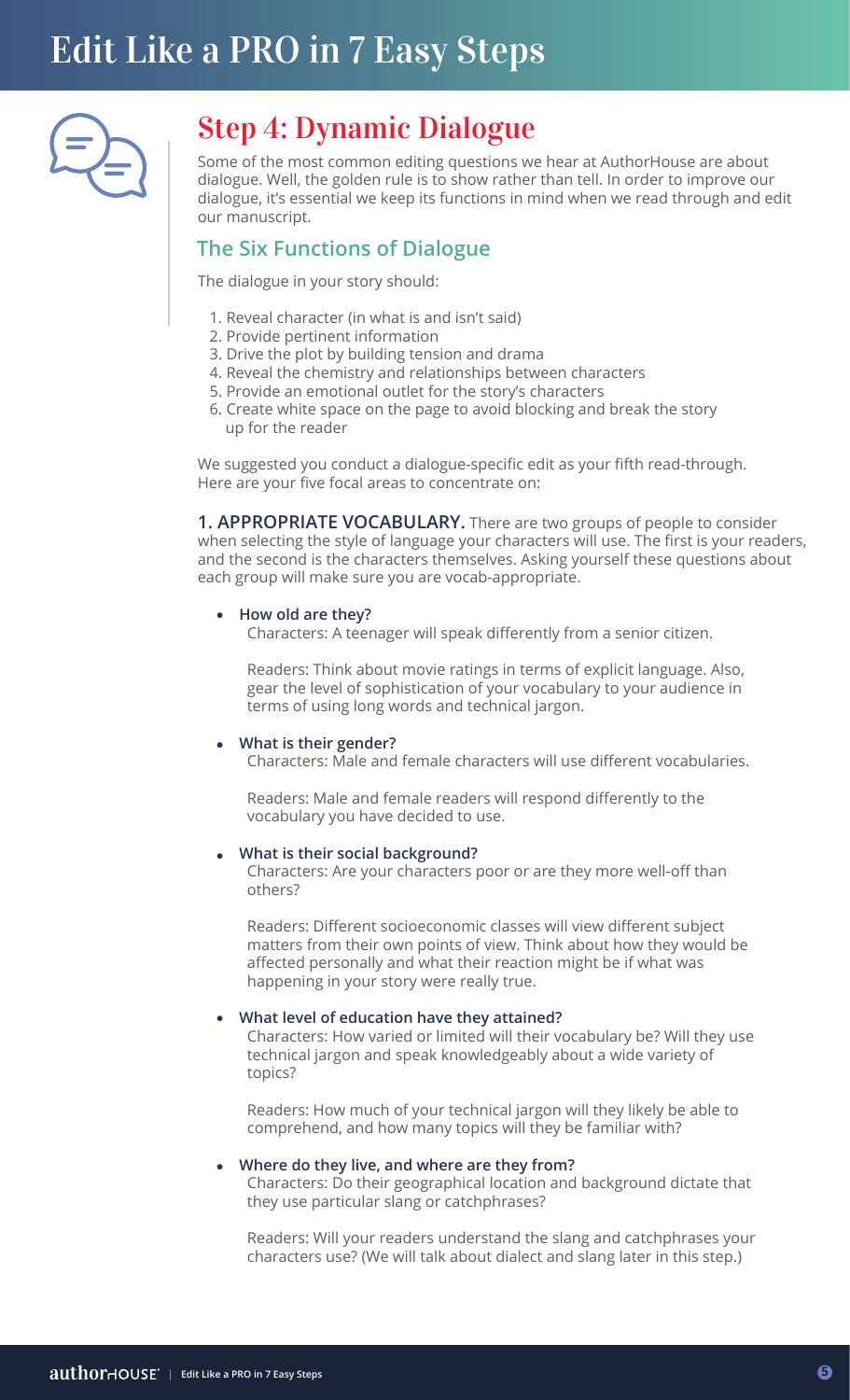

2. CAPTIVATING CONVERSATIONS. Your dialogue doesn't have to be an exact copy of how people really speak, but it should be believable. Consider these elements so that you can keep your dialogue in line with your story.

#### **Location** •

The situation in which your characters are speaking will dictate the words they use, the manner in which they communicate, and the flow of their conversation. If they are in the middle of a battle with gunfire and explosions going on around them, their manner of speech should reflect this. They are likely to be shouting over the noise and even be interrupted by nearby explosions. Physical gestures may also be incorporated into the conversation to make it easier to get their message across.

#### **Words** •

Do not let the words your characters speak repeat what has already been said in your narration. Avoid expositions, especially for things that should be obvious to your readers. Don't forget to use contractions too, as most people usually use these in day-to-day conversations.

#### **Dialogue Tags** •

Remember the KISS principle—Keep It Short and Simple. Stick with the word said as much as possible: "He said," "she said." Add a sprinkling of "shouted" or "whispered" for variety, but do not get too fancy. Too many tags will start to sound contrived and will draw your reader's attention away from the dialogue.

#### **Actions** •

Your characters' gestures can be used to emphasize what they are saying or to break up a long passage of speech. The listener might nod or sigh while the speaker continues. Commenting on these will break up conversation a bit.

#### **Emotions** •

The relationship between two characters will certainly dictate the manner in which they speak to one another and the flow of their conversation. They may use clipped, short sentences if theirs is a tense relationship or long-flowing sentences if they are comfortable with one another. This manner of speech will also help build tension or other emotions. Punctuate the conversation again with some physical gestures to portray fear or to reveal a lie, etc.

#### **Verbosity** •

Some people talk a lot while others are the strong silent types. Don't allow characters to go on and on. Remember that your reader will be able to glean as much from what has not been said as what is being said.

**3. DIALECT AND SLANG.** In general, less is more. Scotsmen do not have to talk as though they are reciting a Rabbie Burns poem, Frenchmen do not have to sound like Inspector Clouseau, and not every Cockney talks as though they were born hugger mugger to the sound of bow bells.

The point is, you need to modify your characters' speech to give them a suggestion of dialect but still allow your readers to understand what they are saying.

**4. PUNCTUATE PROFESSIONALLY.** Dialogue must be punctuated correctly. Make sure that:

- It begins on a new line whenever there is a new speaker.
- It has quotation marks around the words. US standard is to have double quotation marks and UK standard is single. Just make sure you are consistent once you have chosen which to use.
- It has punctuation inside the quotation marks.
- It ends with a comma before a dialogue tag or with a full stop before an action.

**5. WHAT CAN YOU IMPROVE UPON?** Make sure you read your dialogue aloud when you are editing it. If it doesn't flow or sound authentic when you are saying it, it will not come across as such to your readers. Look out for tired clichés, and register the rhythm and pacing of your story. Also ensure that your dialogue is contributing to your